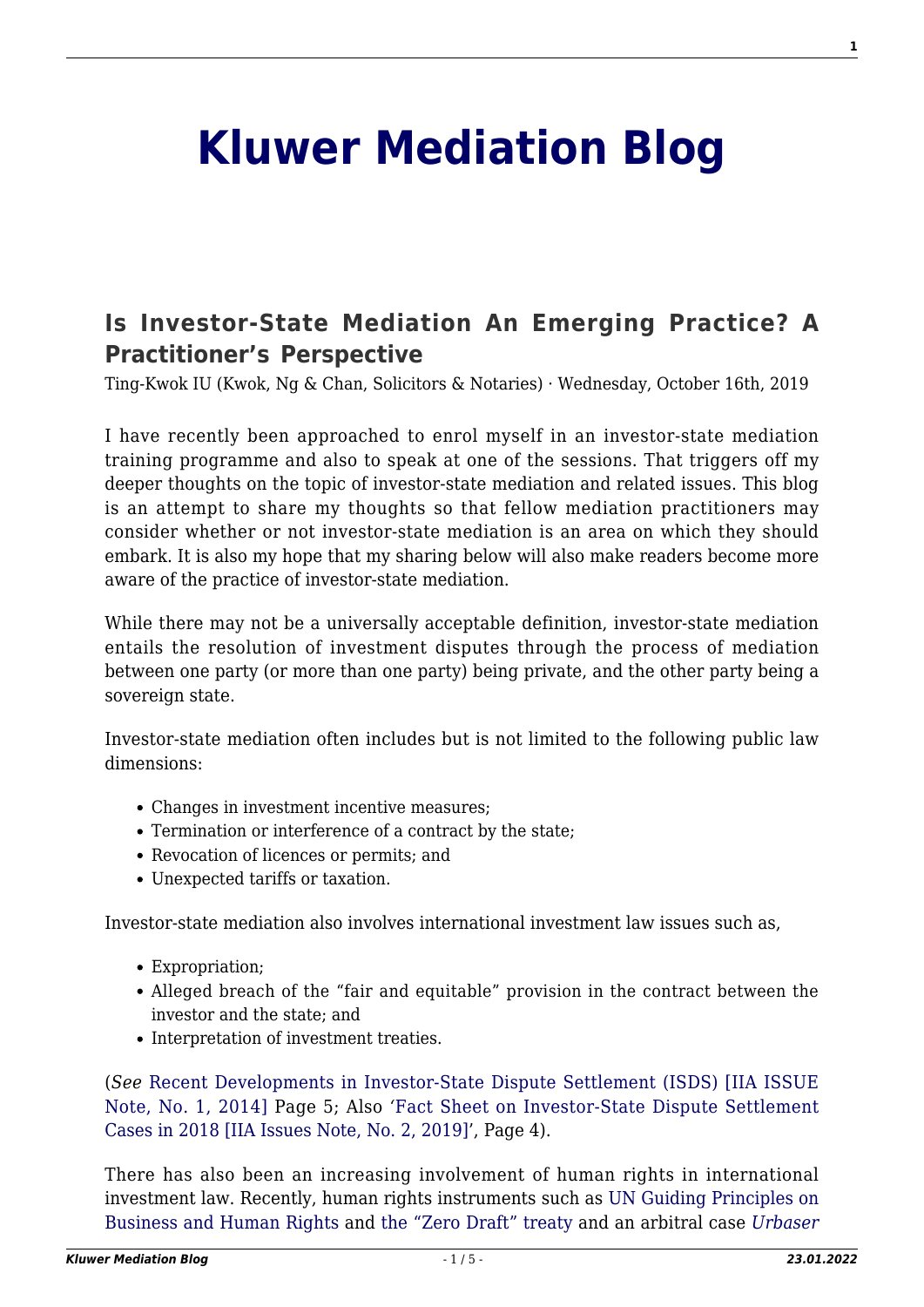*[v. Argentina](https://www.iisd.org/itn/2018/10/18/urbaser-v-argentina/)* appear to impose an obligation on both states and companies to prevent human rights abuse in business operations.

As illustrated above, an investor-state mediator, in addition to the possession of usual mediation and process skills, is expected to be knowledgeable about certain specialised legal dimensions as aforesaid which are not normally needed in the practice of private international commercial disputes.

Apart from the requirements of additional legal knowledge, a practitioner may consider whether there are too few disputes for investor-state mediators. While there has been tremendous growth in numbers of investor-state dispute settlement ("ISDS") since 1992, most of the disputes have been resolved by arbitration rather than mediation. That said, one should note that although mediation did not seem to be following the rising trend of investor-state arbitration, there has been a consistent use of mediation over the period. By way of figures, [since 2003, on average for every two](https://icsid.worldbank.org/en/Documents/resources/ICSID%20Web%20Stats%202019-1(English).pdf) [years, one mediation is being recorded](https://icsid.worldbank.org/en/Documents/resources/ICSID%20Web%20Stats%202019-1(English).pdf). Besides, there is a possibility that investorstate disputes which had taken place under the veil of confidentiality are not reported and thus not known by outsiders resulting in the impression that investor-state mediation is the less preferred means of resolving disputes between states and investors.

In any event, there have been recent calls for reform on investor-state dispute resolution and one of which is the increase of the use of mediation. Investment mediation has been mentioned by delegations such as China, the United States and Albania [\(A/CN.9/930/Rev.1\)](https://undocs.org/en/A/CN.9/930/Rev.1) during the course of the working sessions of UNCITRAL Working Group III. Besides, International Centre for Settlement of Investment Dispute ("ICSID") presented its [third working paper](https://icsid.worldbank.org/en/Pages/News.aspx?CID=336) on new stand-alone rules for mediation on 16 August 2019. With the signing of the Singapore Convention on 7 August 2019 by 46 states, enforcement of mediated settlement agreements will become a lot easier and more efficient. As such, it is likely that parties to investor-state disputes will be more willing to go for mediation.

States tend to deal with disputes not in the same way as their commercial counterparts because states generally have more non-commercial considerations (for example, the people's sentiment, criticism from the opposition party/parties, chance of the government being re-elected, and pressures from powerful neighbouring countries, etc.) If the first role of mediators is to identify the rights and interests of the parties, then it must be said that this role is even more difficult with the coming in of political issues. (*see* '[Report: Survey on Obstacles to Settlement of Investor-State](https://cil.nus.edu.sg/publication/survey-on-obstacles-to-settlement-of-investor-state-disputes/) [Disputes'\)](https://cil.nus.edu.sg/publication/survey-on-obstacles-to-settlement-of-investor-state-disputes/).

Given that investor-state mediation is a very specialised practice, mediators intending to embark on this area of practice will need to receive specialised training. However, those who have received the specialised training may not be assigned to conduct disputes of this nature because the mediator, if appointed must have the trust of the private investor as well as the state. Mediators should also take note that while their skills and knowledge are important considerations for the parties, a mediator's nationality could also be a factor in the appointment process due to [express or implicit](https://icsid.worldbank.org/en/Pages/arbitrators/How-to-Become-an-ICSID-Arbitrator-Conciliator-and-Committee-Member.aspx) [nationality requirements](https://icsid.worldbank.org/en/Pages/arbitrators/How-to-Become-an-ICSID-Arbitrator-Conciliator-and-Committee-Member.aspx). Busy international commercial mediators may find the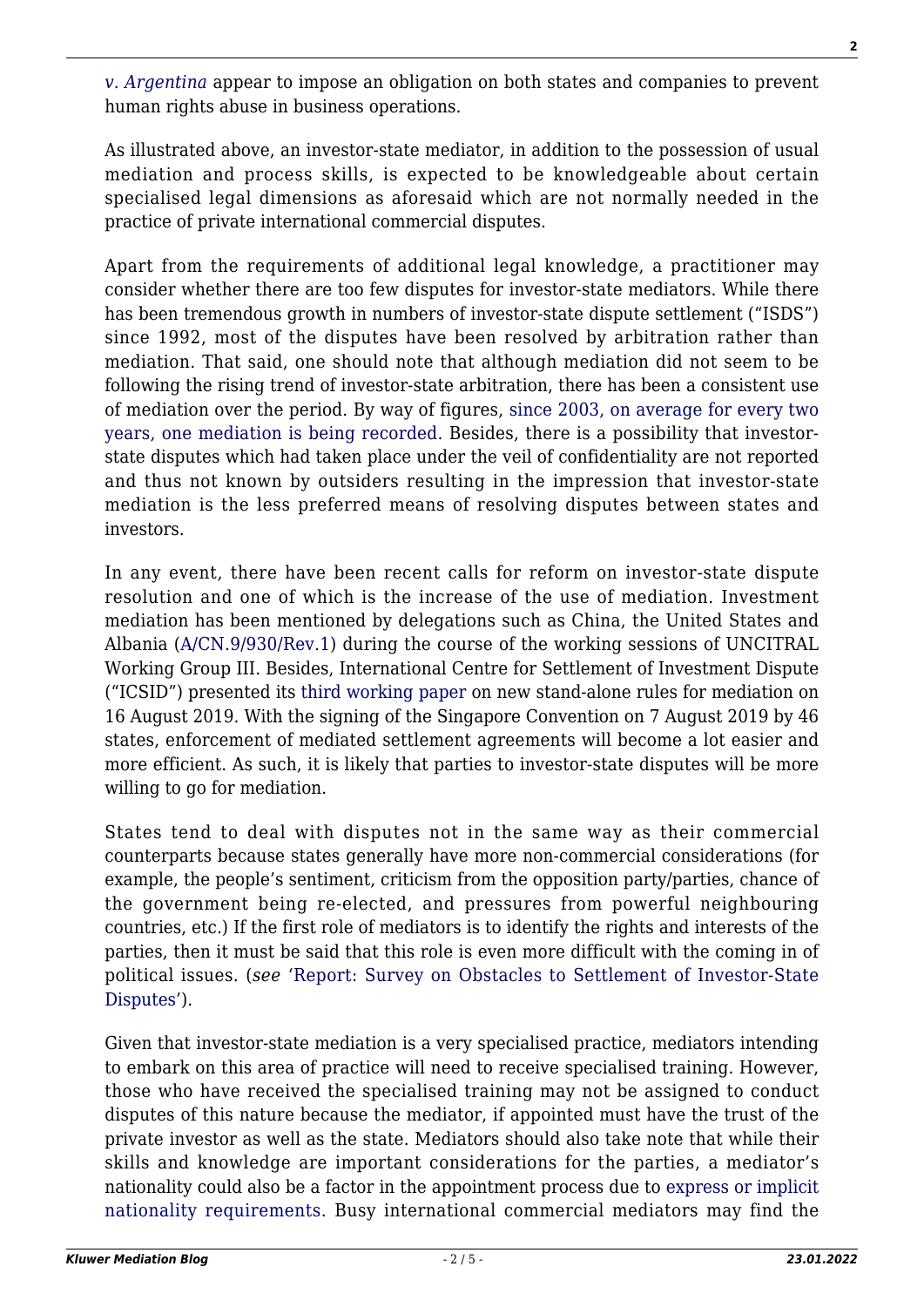practice of investor-state mediation less attractive if their consideration is purely from a commercial perspective.

While mediators must bear these challenges in mind, they will certainly see that there are always two sides of the same coin. The economic benefits brought by investorstate mediations could be significant. Investor-state disputes often involve claimants and respondents where one party originated from a developed country, and the other from a developing country. These disputes often relate to claims concerning investments on infrastructures, chiefly, information and communication, and the supply of energy resources and such activities are of utmost importance to the two parties, namely the company from the developed country and the government of the developing country. Mediation, being a process with the aim of preserving ongoing relationships and creating win-win solutions has a higher chance of fuelling the pace of developing countries advancing toward a more prosperous future. (*See* [Recent](https://unctad.org/en/PublicationsLibrary/webdiaepcb2014d3_en.pdf) [Developments in Investor-State Dispute Settlement \(ISDS\) \[IIA Issue Note, No. 1,](https://unctad.org/en/PublicationsLibrary/webdiaepcb2014d3_en.pdf) [2014\],](https://unctad.org/en/PublicationsLibrary/webdiaepcb2014d3_en.pdf) Figure 7; [Fact Sheet on Investor-State Dispute Settlement Cases in 2018 \[IIA](https://unctad.org/en/PublicationsLibrary/diaepcbinf2019d4_en.pdf) [Issues Note, No. 2, 2019\],](https://unctad.org/en/PublicationsLibrary/diaepcbinf2019d4_en.pdf) Page 3).

From another perspective, different jurisdictions and economic systems belonging to the same country need to resolve disputes in a prudent manner in order to avoid political tension. A prime example is the incorporation of a mediation mechanism for investment disputes between [Hong Kong and the Mainland Government into the](https://www.tid.gov.hk/english/cepa/legaltext/cepa14.html) [Mainland and Hong Kong Closer Economic Partnership Arrangement \(CEPA\) on 28](https://www.tid.gov.hk/english/cepa/legaltext/cepa14.html) [June 2017](https://www.tid.gov.hk/english/cepa/legaltext/cepa14.html). Under the mechanism, disputes between Mainland Chinese investors and Hong Kong authorities can be brought to mediation on application to relevant institutions. Having such a mechanism will not only preserve and enhance the relationship between Hong Kong and Mainland China but also attract more trades and growth to the region. As such, the dispute resolution mechanism provided for Hong Kong investors in Mainland China and likewise, the dispute resolution mechanism provided for Mainland Chinese investors in Hong Kong only contain mediation mechanism without the installation of the arbitration mechanism.

From a personal development point of view, being included in an investor-state mediation panel would be an honour. [Under the ICSID Convention,](https://icsid.worldbank.org/en/Pages/arbitrators/How-to-Become-an-ICSID-Arbitrator-Conciliator-and-Committee-Member.aspx) signatory-state can only provide 4 members to both the panel of arbitration and conciliation. It must be a person of "high moral character", "with recognised competence in the field of law, commerce[…]" and who may be "relied upon to exercise independent judgment". An appointment would thus be a recognition by the state, and proof to one's qualities of character and professionalism.

While mediations may be conducted between personnel of the state and the private party, the bigger picture is that the dispute, if not resolved will affect the livelihood of many workers who make a living from foreign investments. Investors tend to invest in primary industries, and primary industries tend to rely on low-paid workers. As such, the mediation work to be involved is more than getting a settlement but a peacemaking mission economically and politically.

Although no one could tell with certainty that investor-state mediation shall be the preferred way of resolving disputes between an investor and a sovereign state, a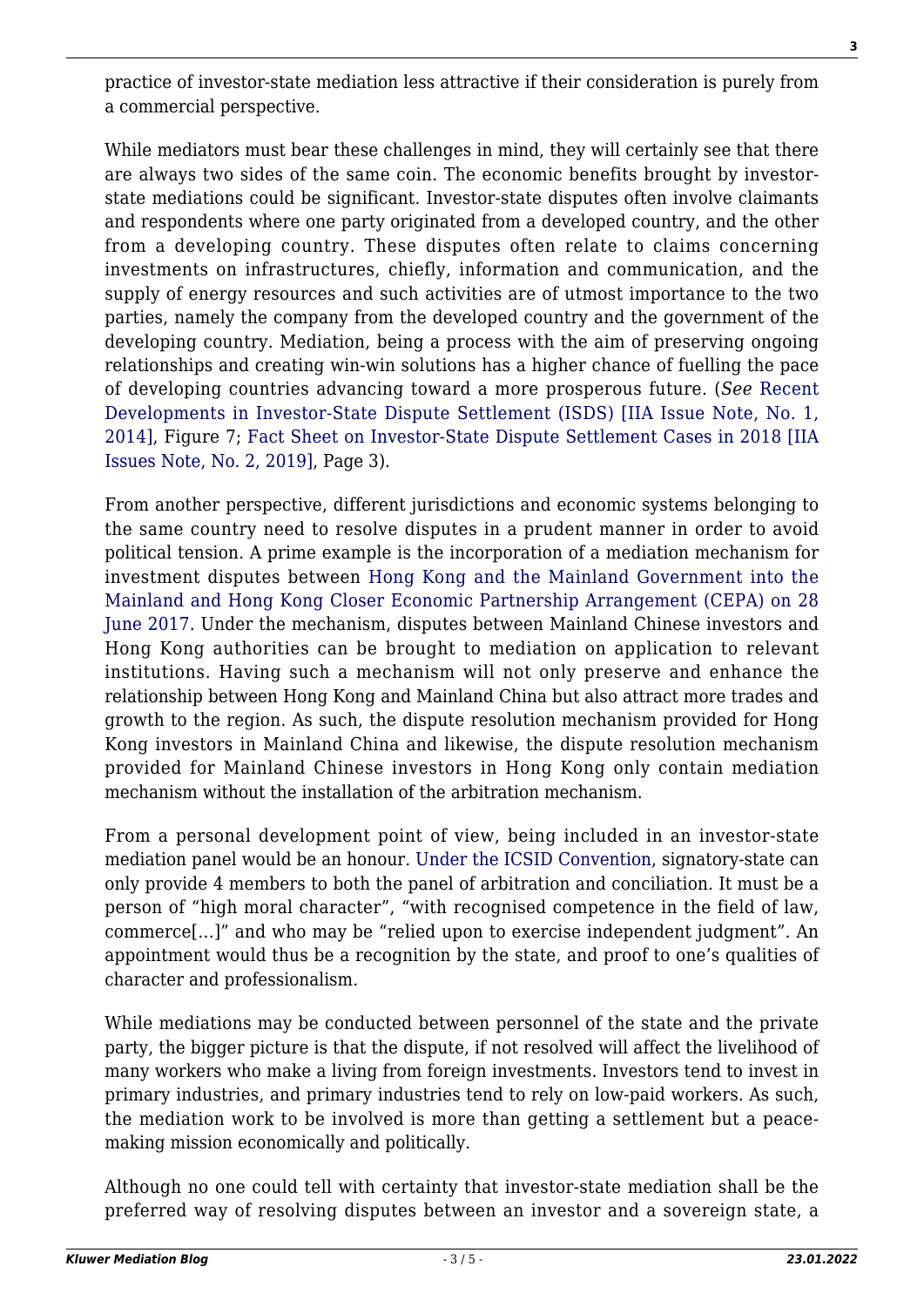mediator, with the heart to serve, should not refuse an opportunity to receive training in investment law and investor-state mediation training as such training will certainly broaden one's horizon. Therefore, I venture to appeal to mediators to participate in the practice of investor-state mediation and as a start consider going through the relevant training.

\**Credits to Mr Bryan Lai, third year law student at the University of Sussex for his assistance in research on investor-state mediation.*

*To make sure you do not miss out on regular updates from the Kluwer Mediation Blog, please subscribe [here.](http://mediationblog.kluwerarbitration.com/newsletter/)*

**Kluwer Arbitration Practice Plus** now offers an enhanced Arbitrator Tool with 4,100+ data-driven Arbitrator Profiles and a new Relationship Indicator exploring relationships of 12,500+ arbitration practitioners and experts.

## [Learn how](https://www.wolterskluwer.com/en/solutions/kluwerarbitration/practiceplus?utm_source=mediationblog&utm_medium=articleCTA&utm_campaign=article-banner) **[Kluwer Arbitration Practice Plus](https://www.wolterskluwer.com/en/solutions/kluwerarbitration/practiceplus?utm_source=mediationblog&utm_medium=articleCTA&utm_campaign=article-banner)** [can support you.](https://www.wolterskluwer.com/en/solutions/kluwerarbitration/practiceplus?utm_source=mediationblog&utm_medium=articleCTA&utm_campaign=article-banner)

| <b>Kluwer Arbitration</b><br><b>Practice Plus</b>                                                                                                       | Explore<br>$\overline{\underline{\checkmark}}$<br><b>Practice Plus</b><br>Wiles Goveri Kluwer Arbitration Practice Plats<br><b>Service</b>                                                                                                                                                                                                                                                                                                                                                                                                                                                                                                                                                                                                                                                                                                              |
|---------------------------------------------------------------------------------------------------------------------------------------------------------|---------------------------------------------------------------------------------------------------------------------------------------------------------------------------------------------------------------------------------------------------------------------------------------------------------------------------------------------------------------------------------------------------------------------------------------------------------------------------------------------------------------------------------------------------------------------------------------------------------------------------------------------------------------------------------------------------------------------------------------------------------------------------------------------------------------------------------------------------------|
| Offers an enhanced Arbitrator Tool<br>with 4,100+ data-driven Arbitrator<br>Profiles and a new Relationship<br><b>Indicator</b> exploring relationships | <b>Gary B. Barn</b><br><b>India</b> interface<br>problems as to actions insure freezes antine<br>expose of executives from themes<br>the kinsor dutching<br>Witten Kuwer Kluwer Arbitration Practice Plus<br><b>SAFEREERS</b><br>A Nimeter and N.A. Valuation do<br>ANY limit for turned<br><b>Corner post let's</b><br><b>Bachine Subsectionships of McMalay Delta-To</b><br><b>Grande Advertising</b><br>teletionship tedicates tool on<br>Return, Alliance Custom Photograph Bush and Bush Lis.<br><b>But administration Constitute</b><br>Firinite League (CAC)<br>through Policest of Law University of D. Sales, Selection<br>Listado unida<br><b>NOMES ENGINEER</b><br>By relationship<br>IN HOLASTA of Technology to the School<br>elinour y pesurenne<br><b>BL Namfurd Library</b><br>for reternations income where tendencer?<br>Sea K Fork X |
| of 12,500+ arbitration practitioners<br>and experts                                                                                                     | particular mortias and hard<br>7 Brooks front Donal as represides though<br>Gary 9, Oars<br><b>To-information</b><br>Associated by Gallery of<br><b>SALESY AND MELLE</b><br><b>RACKERS ON READ STA</b><br>Services<br><b>Secret</b><br><b>BUSINESS REQUIRED</b><br>Appricing party Separative Interest<br>Legal engineers faith applicable law<br>Serbry<br>Specialization<br><b>JOYCH N FEDERATION</b><br>Arrested & Salem<br><b>Metrolis digest trackle</b><br>Anima<br>Generald Groups<br><b>Audi</b><br>and was be promotion too<br><b>Banch Barn</b><br>connexial services<br>color<br>Business for the monetarity and                                                                                                                                                                                                                             |
| <b>Kluwer Arbitration</b>                                                                                                                               | to enning<br><b>STANDARD</b><br><b><i><u>Internet</u></i></b><br><b>Building column foot has be-</b><br><b>/olters Kluwer</b>                                                                                                                                                                                                                                                                                                                                                                                                                                                                                                                                                                                                                                                                                                                           |

This entry was posted on Wednesday, October 16th, 2019 at 10:32 am and is filed under [ADR,](http://mediationblog.kluwerarbitration.com/category/adr/) [Commercial Mediation,](http://mediationblog.kluwerarbitration.com/category/commercial-mediation/) [cross-border mediation,](http://mediationblog.kluwerarbitration.com/category/cross-border-mediation/) [Developing the Field,](http://mediationblog.kluwerarbitration.com/category/developing-the-field/) [Dispute](http://mediationblog.kluwerarbitration.com/category/dispute-resolution/) [Resolution,](http://mediationblog.kluwerarbitration.com/category/dispute-resolution/) [Future of mediation,](http://mediationblog.kluwerarbitration.com/category/future-of-mediation/) [International Mediation](http://mediationblog.kluwerarbitration.com/category/international-mediation/), [Investor-state mediation,](http://mediationblog.kluwerarbitration.com/category/investor-state-mediation/) [Mediation Practice](http://mediationblog.kluwerarbitration.com/category/mediation-practice/)